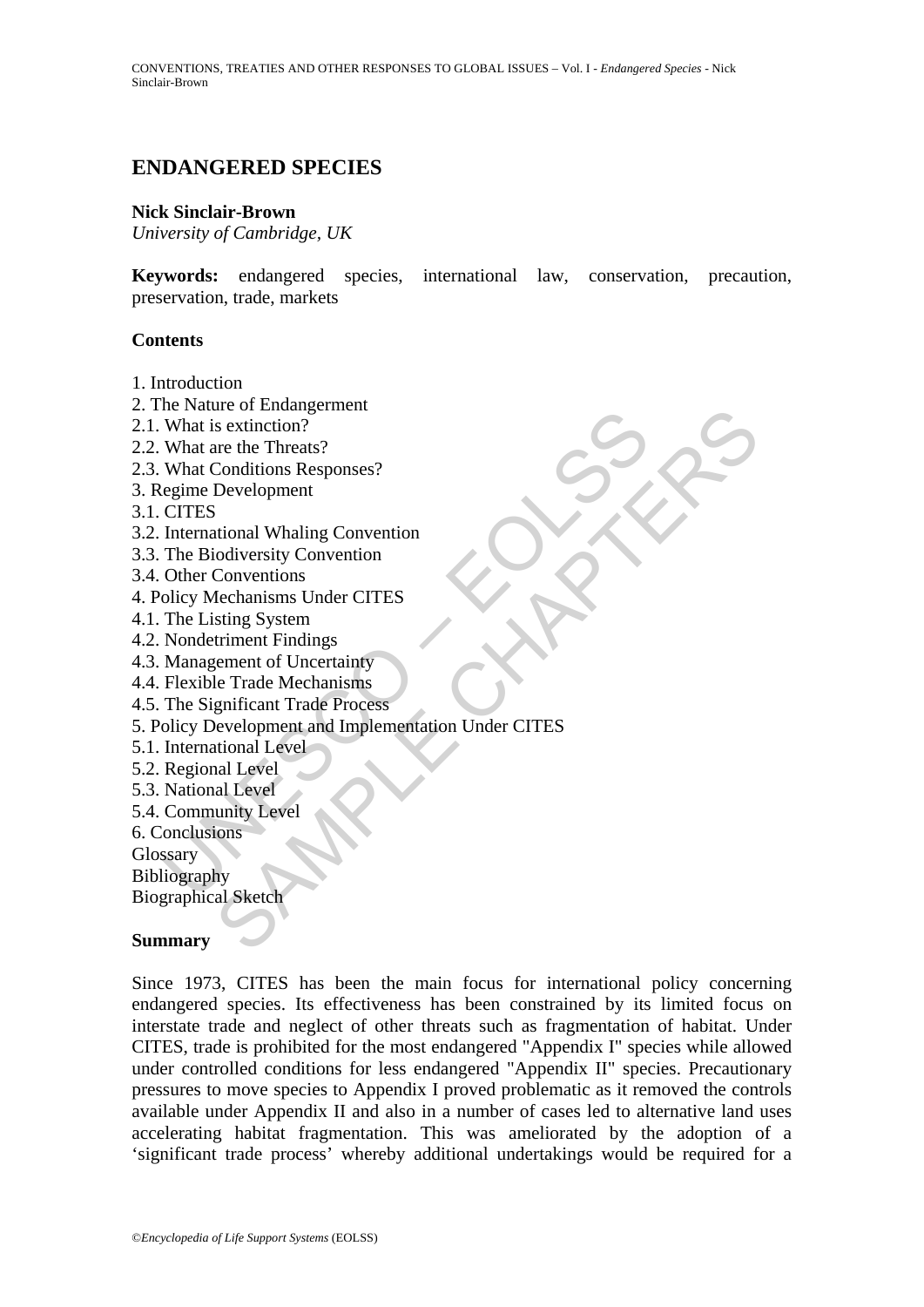species to maintain Appendix II status. This article starts by considering the nature of endangerment and policy conflicts between those who consider market incentives are necessary to any strategy and those feel they corrupt any strategy. Consideration is also given to the concerns of animal welfare and indigenous peoples. Following a review of relevant Conventions, CITES in examined firstly in terms of its mechanisms and then in the context of International, Regional, Domestic and Local implementation. A concluding view of current and future challenges is also given.

## **1. Introduction**

Any assessment of international policies supporting endangered species requires a judgement on two issues. First, it is not enough for policies to be effective in the objectives they pursue, what is vital is that those objectives provide an effective response to that which needs to be remedied. If policies address those challenges which are easiest to counter rather than those posing the most threat, resources will be misapplied and that which needs to be done will be not be done. Secondly, one cannot avoid taking a view on whether market incentives form an aid or impediment to the survival of endangered species.

citives they pursue, what is vital is that those objectives promes to that which needs to be remedied. If policies address those easiest to counter rather than those posing the most threat, applied and that which needs to they pursue, what is vital is that those objectives provide an effect<br>they pursue, what is vital is that those objectives provide an effect<br>that which needs to be remedied. If policies address those challenges w<br>and that w Significant credit should also be given to the contribution that those involved with CITES have made to policy development since 1973. Their ingenuity and determination has transcended a narrow mandate and liberated a breadth of resources and policy approaches that have enabled a sense of engagement to be maintained. Outstanding problems may remain, but CITES provides reminders to other multilateral efforts that it is available intellectual capital that drives results and the design of a convention can only help or hinder what can be achieved.

Before assessing the effectiveness of international policy and the extent to which it supports or hinders optimum conservation strategies, it is important to clarify two issues. These are the pressures that promote extinction and the various interests that compete in seeking to influence the design of remedial policies.

## **2. The Nature of Endangerment**

## **2.1. What is extinction?**

Species are defined by their ability to interbreed freely under natural conditions and extinction of a species starts when its numbers fall to a level below which decrease in reproductive capacity becomes irreversible. Thereafter, extinction is traditionally recorded in the absence of any sightings for a period of 50 years or in the terms of the IUCN "when there is no reasonable doubt that the last individual has died." This is usually preceded by exhaustive surveys throughout the known range of a species.

Loss of a species is not only significant in itself but also because it removes a part of an ecosystem on which other species, including humans, may rely. The compounding nature of this threat emphasizes the need to consider extinction of both local and regional stocks. Although these can often be brought under observation or protection as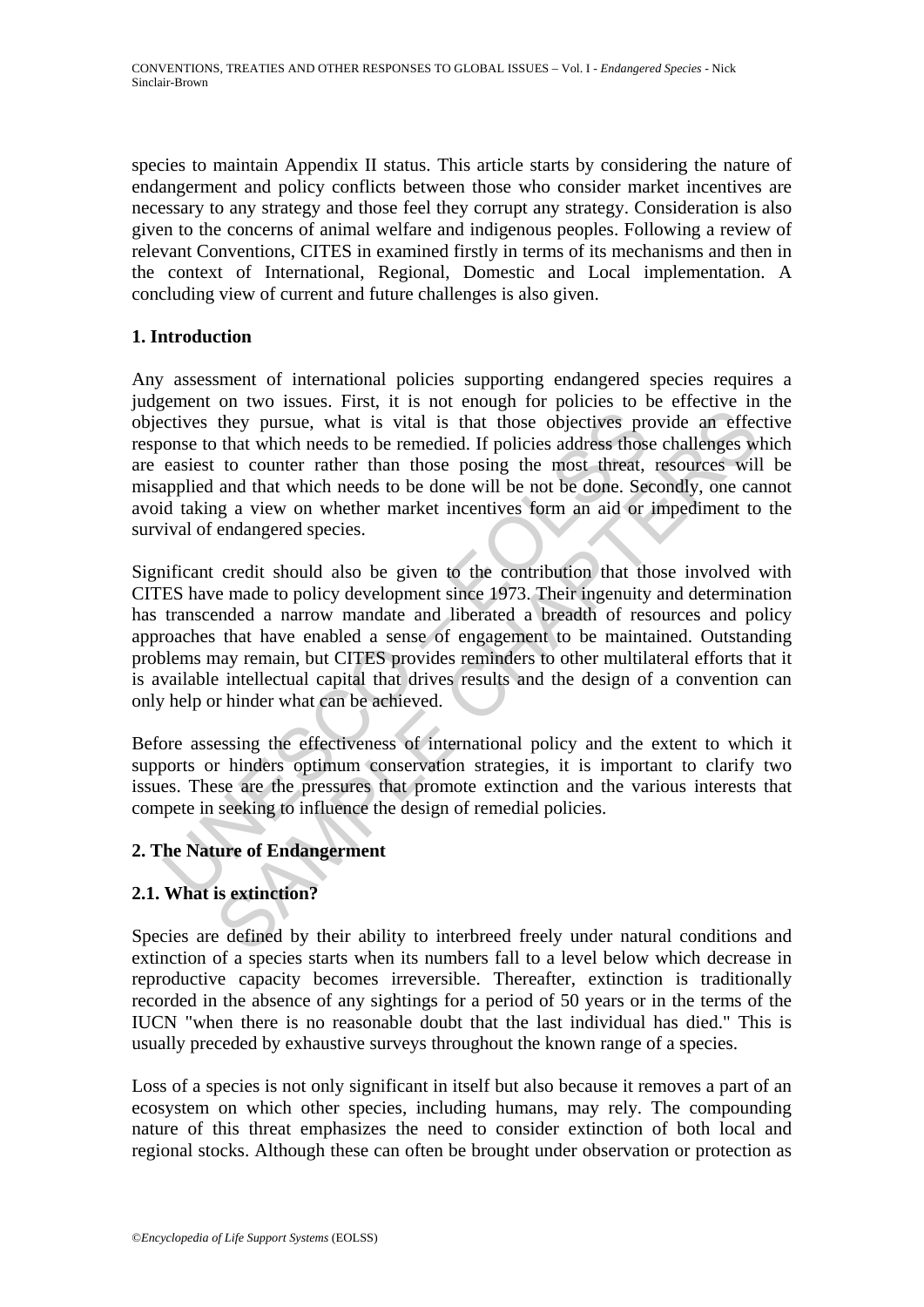sub species, they present difficult decisions in the face of limited resources. Rarity of sightings by itself may indicate no more than the fringe of a species range, or a specialist niche in an ecosystem. Accordingly without proper monitoring and research programs there is danger of intervention policies confusing rarity with decline and of misallocating resources to the fringes of a range.

not a range of categories: extinct (extinct, extinct in wild); thus<br>engered, endangered, and vulnerable); and lower risk (conservation<br>atened, least concern). Each category has a range of criteria, any<br>ger appropriate list ange of categories: extinct (extinct, extinct in wild); threatened (critic, and angered, and vulnerable); and lower risk (conservation dependant, least concern). Each category has a range of critica, any one of which are r Our view of what is in danger of extinction has never been better. The IUCN maintains a "Red List" (www.redlist.org) of species causing concern and an assessment of current status and attendant threats. This is maintained by the efforts of over 100 specialist groups of the IUCN Species Survival Commission (SSC) involving a network of some 7 000 experts and partner organizations. By 1996, all known bird and mammal species had been assessed enabling a baseline from which future trends could be monitored against a range of categories: extinct (extinct, extinct in wild); threatened (critically endangered, endangered, and vulnerable); and lower risk (conservation dependant, near threatened, least concern). Each category has a range of criteria, any one of which may trigger appropriate listing. These include population size, area and degree of population distribution, rate of decline, and degree of fragmentation. Assessments are open to challenge as to categorization, criteria, and supporting information which itself is under continual review. A consultative exercise has been in progress since 1997 to iron out remaining taxonomic problems (i.e., whether certain subspecies are in fact separate species). Given the huge number of known species, assessments have had to be selective and future plans have a remedial focus on evaluating more amphibians, reptiles, freshwater fish, and marine species and invertebrates. Eventually, it is hoped to reevaluate a species every 10 years.

## **2.2. What are the Threats?**

While it may be said that extinction is a natural phenomena and 99% of all species that have ever lived are now extinct, there is no doubt that human activity has been significant. There is increasing evidence that there was never a golden age when humans naturally lived in harmony with their environment and that the arrival of humans in an ecosystem quickly outstrips other trends. Currently, population growth, industrialization, and globalization have dramatically increased the cause for concern.

The Biodiversity Convention (CBD) identifies the most significant threat as habitat depletion resulting from changes in land use and infrastructure demands in response to macroeconomic pressures. This leads to range fragmentation and disturbance to breeding patterns and food chains. Second is displacement by alien species often accompanied by natural predation, competition for food, breeding, and nesting sites. This is followed by excessive hunting. Wild animals have been a traditional source of protein for poor communities particularly during drought and famine when domestic meat is scarce. However, increasing pressure on land use and lack of alternative income has driven such "bushmeat" activities to unsustainable levels. As larger traditional game has been reduced, previously ignored species such as zebra, hippo, great apes, and primates are now under threat. Ecosystem pollution from human activity is also a major concern.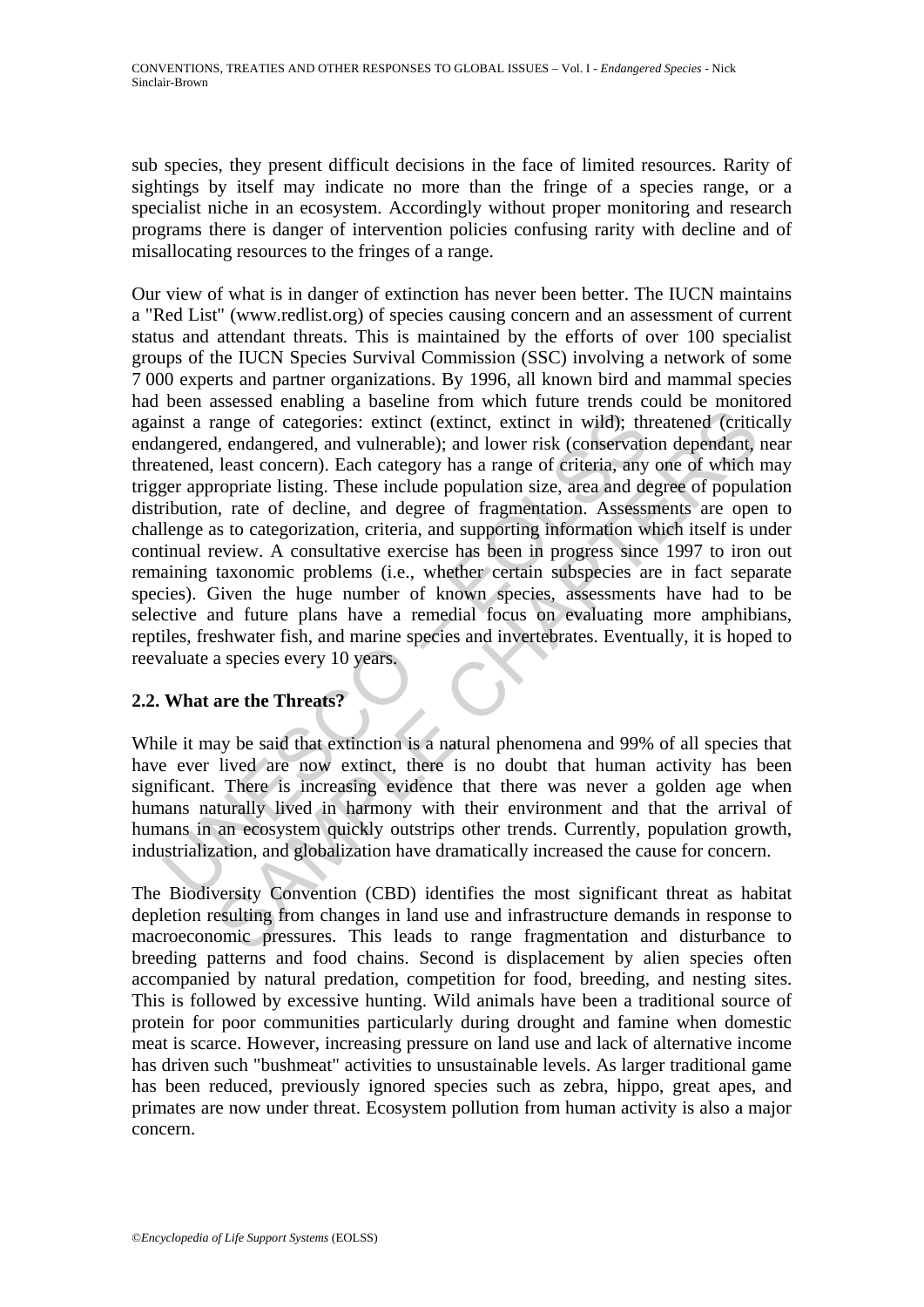Given these more pressing threats, why did CITES address itself to international trade? A major explanation lies in the structure by which the international system is organized. Put simply, while other threats fall predominantly within the territorial sovereignty of states and thus out of international reach, trade crosses borders and can be regulated, if not by the state of production, then by the state of consumption. Additionally, although not being a prime threat, trade is nonetheless a critical threat to some species. A decline in a species' density normally neutralizes its market viability as the increasing time and associated costs of location converge towards its market price. However, in the case of "status symbols," an exponential increase in value relative to decline will result. Fortunately, providing states have the will, and a number have had to be coerced, the markets for such items are confined to affluent groups on which the media and enforcement agencies can focus.

## **2.3. What Conditions Responses?**

What Conditions Responses?<br>
preamble of CITES defines its objectives as being "to protect wankind as national heritage of peoples and states." While "hum<br>
augh to incorporate the transgenerational aspect of sustainable dev Conditions Responses?<br>
ble of CITES defines its objectives as being "to protect wild fauna/flora<br>
las national heritage of peoples and states." While "humankind" is flex<br>
incorporate the transgenerational aspect of sustain The preamble of CITES defines its objectives as being "to protect wild fauna/flora for humankind as national heritage of peoples and states." While "humankind" is flexible enough to incorporate the transgenerational aspect of sustainable development, there is no guidance on what contributes to national heritage. Accordingly both in application and implementation CITES has been highly contested between those who wished to use the spirit generated by UNCED to move human needs to the center of policy and those who believe that every expression of life should be protected equally. This has been characterized as "whether animals constitute commodity or taboo." However, if there is common ground it is that species represent a unique expression of life; that biodiversity of uniqueness is a resource one should guard against depleting; and that land management is key to any effective policy. Although the argument is thus more as to means than ends, the vigor with which it is pursued is a permanent feature of endangered species politics. In this context, the perceptions of those confronted with responsibility for enclosed parks are often different from those who have to deal with free-range species. The former tend to favor "preservation" of a species by reducing its market value in order to reduce commercial pressures on their ability to survive. The latter favor market-based "conservation" as a way to maximize the resource value of a species and thus the ecosystem by which it is supported. Views polarize accordingly both within and among countries with species being either "mined" or the subject of "sustainable stock management" depending on perspective.

Not all subsistence communities have survived, but those that have endured have done so through finding a sustainable niche in their ecosystem. Such niches are generally fragile and vulnerable to changing environmental, social, and economic pressures. As communities move from subsistence, the availability of wildlife makes it an easy resource to commodify and thus provide the initial stimulation to development. Decorative ivory, hides, pets, pharmaceuticals, and wood become integrated into regional and then international markets. Not only does this render them subject to the volatile demands of consumption but also means that any restrictions on such trade will induce alternative land use. Not everywhere is suitable for development into game parks, and in such circumstances the most common option is conversion to agriculture. Unfortunately, this not only encourages habitat depletion, but also transforms wild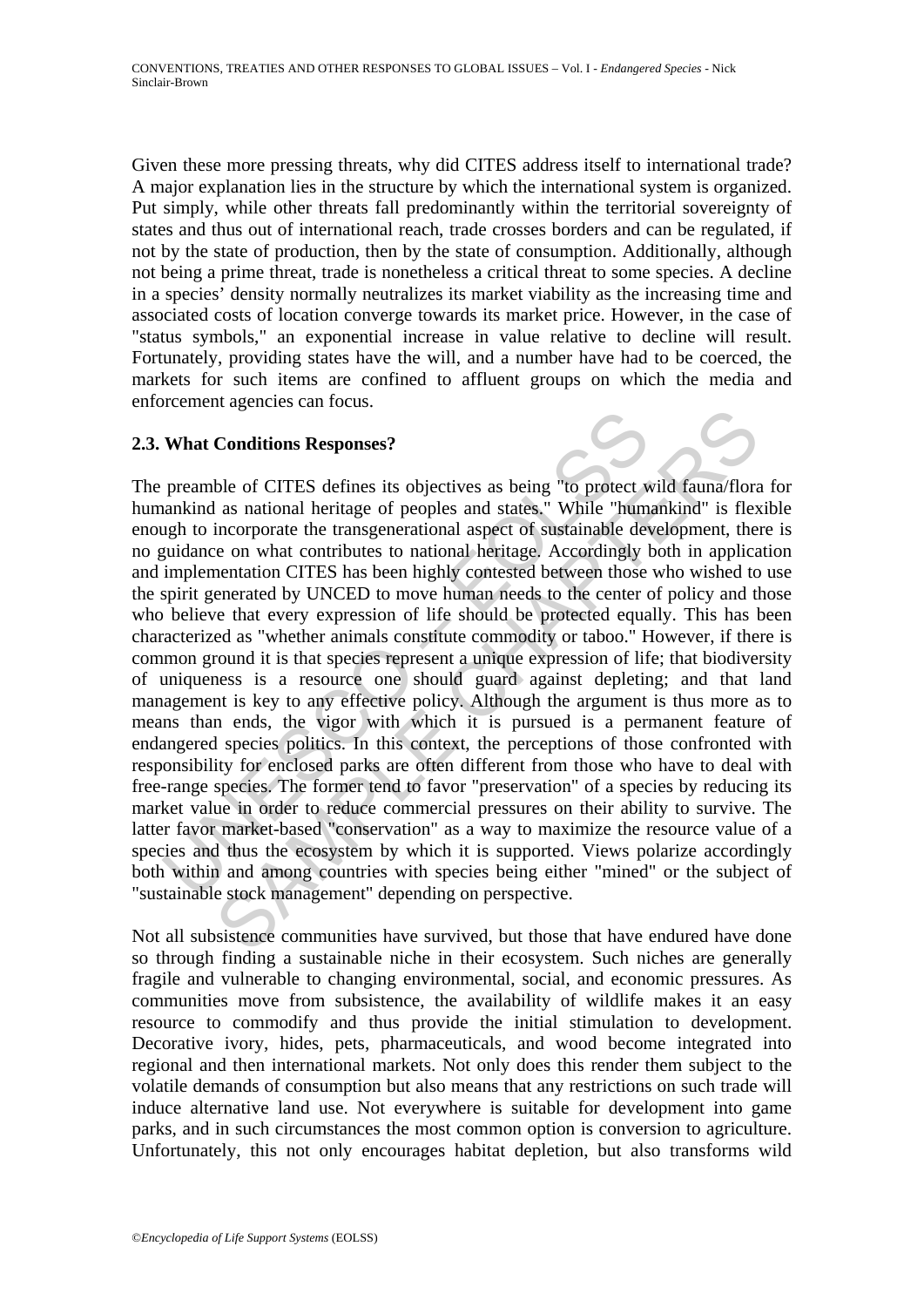species into "vermin." It is this dynamic which has driven the advocates of marketbased conservation in their belief that monitored trade conducted by local communities is the best strategy for providing incentives to maintain populations and their ecosystem. However, high start up costs, problems of what is, or should be accepted as, a local community, and the related potential for lack of accountability, particularly over allocation of benefits, provide many challenges.

tivity of which humanity is but a part, and potentially the part m<br>whole structure at risk. The very status of "endangered" also en<br>hubris of human progress. Looked at from these viewpoints, tra<br>as to make, is perceived as For the searce of human properation of the matter and solution at way of the matter and potentially it be part most likely to p structure at risk. The very status of "endangered" also encapsulates the of human progress. L The belief that our own humanity is enhanced or diminished by the way in which we treat our "fellow creatures" is a strong challenge to the human exploitation of animals. In industrialized states, there is an influential view that living creatures also act as icons. They are seen either as embodying the natural freedom which we have forsaken for a more material way of life, or as a wondrous diversity representing a transcendent creativity of which humanity is but a part, and potentially the part most likely to place the whole structure at risk. The very status of "endangered" also encapsulates the cost and hubris of human progress. Looked at from these viewpoints, trade and the profit it seeks to make, is perceived as corroding conservation by raising unattainable expectations, stimulating demands on vulnerable resources, and contributing to population growth thereby intensifying ecosystem pressures. On the other hand, consumption of meat and use of animal derivatives such as leather is considered a norm in nearly all societies. In developed societies with complex networks of distribution, the link between production and consumption can be far removed and even dislocated entirely as attitudes to animals become blunted at one end by mass production and heightened at the other by a dissociation of image from reality. By contrast, communities surviving at the margins tend to perceive the taking of animal life as part of the continuance of human life. Differences of perspective lead to differences of ethical values that may be irreconcilable. The collapse of the Inuit sealskin market in the 1970s and 1980s was a consequence of pressures within the US and EU that saw the moral dignity of seals as "endangered" by the inhumane suffering inflicted by their killing. By contrast, the killing of seals was defended by the Inuit Circumpolar Conference as being done in a way which showed respect for the seal, served a purpose in providing food and clothing, and unlike the production of fake fur was not environmentally polluting. There was no meeting of minds, but one consequence of the collapse of the market, and with it the way of life of many Inuit communities, was an explosion in seal numbers, which it is argued has subsequently posed severe challenges to the balance of Arctic biodiversity. This serves as an illustration both of the need for caution when appraising human participation within the ecosystem and also how much easier it is to displace, rather than resolve, a problem.

#### **3. Regime Development**

## **3.1. CITES**

The control of fragile fishery and seal stocks provided the basis of a number of competing jurisdictional claims during the nineteenth century. However, the first multinational initiative was the London Convention of 1900, which aimed to ensure "the conservation of various species of wild animals in Africa that are useful to man or inoffensive." Although falling short of ratifications needed for entry into force, it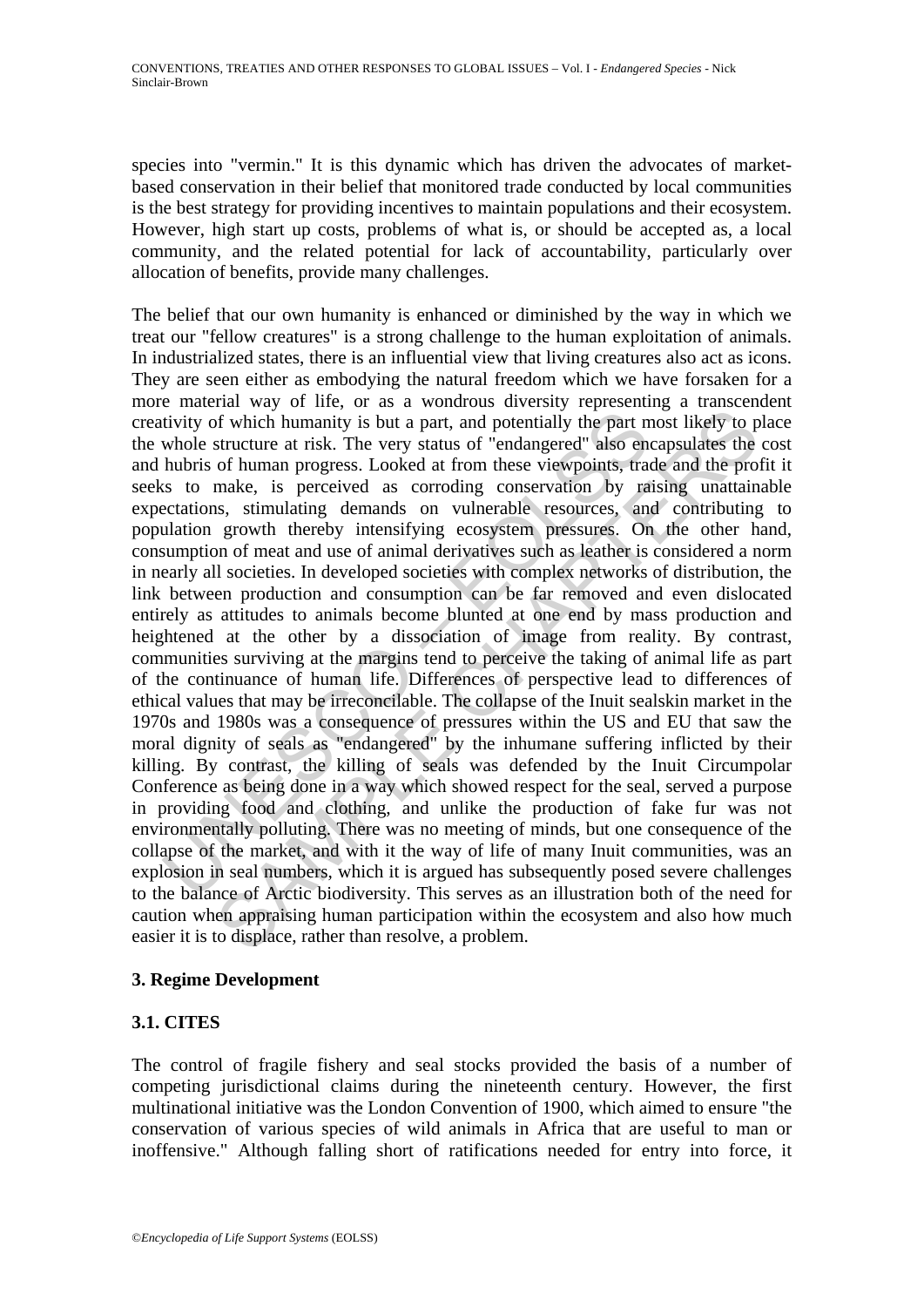provided a platform for continuing debate until efforts were renewed in 1933 with a convention "relative to the preservation of fauna and flora in their natural state." The objective of both conventions was the harmonization and improvement of administration in the colonial big game hunting grounds. As a consequence, species depletion was seen within the context of the threat hunting with spear and snare posed to hunting with sporting rifle. Although the 1933 convention did enter into force, lack of standing institutions to prepare and implement decisions negated any chance of effective implementation and with decolonization the convention became a dead letter. However, its linking of mandatory export licenses to a listing of threatened species remained key to future strategies. Regional conventions followed in 1942 and 1968 organized by the Organization of American States and Organization of African Unity, respectively. However, once again in the absence of permanent administrative mechanisms, implementation reporting, and available resources on which to draw, neither was able to develop as a functioning convention.

Throughout the 1950s and 1960s, professional and media interest rendered increasingly visible evidence of both the rate at which many species were declining and the absence of effective remedial policies. This drove an increasing anxiety, particularly in the developed world, that newly independent states not only lacked the capacity to protect their wildlife resources, but in seeking development were also under irresistible pressure to permit resources to be depleted through commercial exploitation. It was in this context that that the Washington Conference of 1973 was convened at which the text of CITES was adopted.

hanisms, implementation reporting, and available resources of<br>ther was able to develop as a functioning convention.<br>
Dughout the 1950s and 1960s, professional and media interest respectible<br>
evidence of both the rate at wh From the mean and account in the control of excellent and the control of eigens and applementation reporting, and available resources on which to d able to develop as a functioning convention.<br>
It the 1950s and 1960s, pro The CITES text was largely prepared by the US and reflected two main influences. The first were the views of the IUCN membership, which had adopted regular resolutions since 1963 calling for a convention and had produced various drafts. The second was US policy, which had traditionally regarded restricting consumer demand as the most effective protection of endangered wildlife, whether or not taken legally in their country of origin. However, as previous experience had shown something more was needed. This was provided by the "high level" multilateral atmosphere of the World Conference on Environment at Stockholm in 1972 which generated the political will necessary for CITES to be adopted and achieve sufficient ratifications to enter into force in 1975.

Although CITES has occupied a central role, other Conventions have also been influential either in relation to specific species or within the context of ecosystem management and it is to these we now turn.

#### **3.2. International Whaling Convention**

This was established by the International Whaling Commission (IWC) to provide for conservation of whale stocks as a way of stabilizing the future development of the whaling industry. Its policies aimed at conserving and rebuilding stocks using a selection of scheduled measures including designation of general and seasonal moratoria, quotas, and sanctuaries.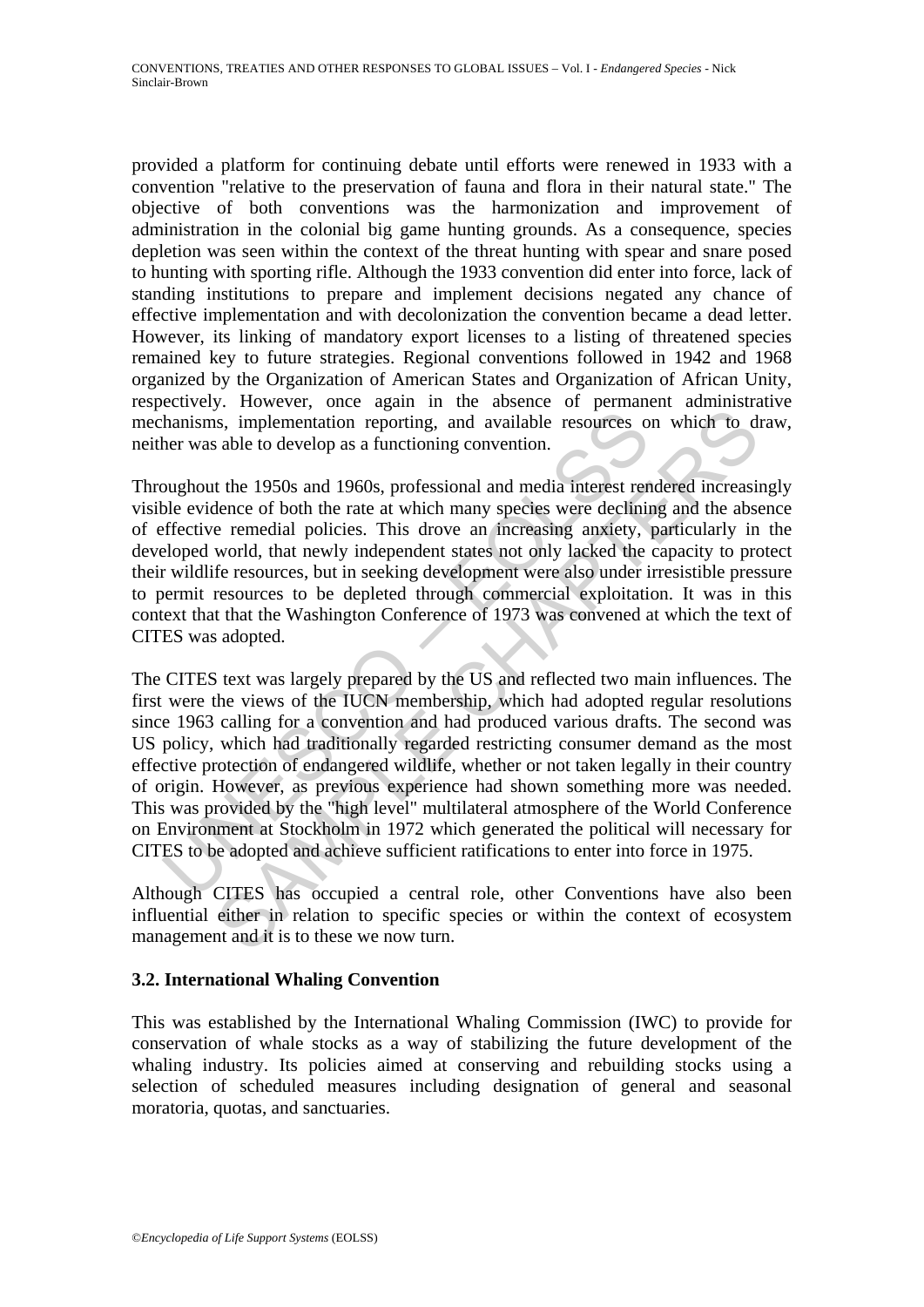Each party is required to file catch reports and other information for collating by the Convention's secretariat for the annual meeting of the parties. Here, each party is represented by a commissioner and measures can be adopted on the affirmation of 75% of commissioners voting. Once adopted, parties must implement a measure unless a reservation is filed with the secretariat at least 90 days prior to the measure taking effect. IWC observers monitor compliance and infractions are referred to ad hoc working groups for investigation and report. The productivity of the annual meetings are enhanced by prior meetings of various subcommittees, including a scientific subcommittee that provides views on stock status, and a subcommittee dealing with aboriginal whaling.

sistent with maximum long-term harvest yield. This reflect<br>ainable cycle of regeneration could be achieved naturally by an<br>triggering less competition for food, higher pregnancy rates, and<br>evere, feasibility was impeded by vith maximum long-term harvest yield. This reflected a view the cycle of regeneration could be achieved naturally by an optimum morting less competition for food, higher pregnang rates, and earlier mattraating freasibilit An "Active Management Strategy" was adopted in 1975 to bring stocks to the level consistent with maximum long-term harvest yield. This reflected a view that a sustainable cycle of regeneration could be achieved naturally by an optimum mortality rate triggering less competition for food, higher pregnancy rates, and earlier maturation. However, feasibility was impeded by lack of scientific data on stock numbers and a "Revised Management Procedure" was adopted in 1994, aimed at monitoring individual stocks and stabilizing the risks to which they were exposed. An interim moratorium was adopted but consensus as to when and to what extent this could be lifted has yet to be achieved. This owes more to political than scientific reasons and reflects the changing membership balance as nonwhaling states joined the IWC in response to coordinated campaigns to protect whale welfare. In the meantime, research continues into the technicalities of tracking stock movements, genetic analysis, and collateral impacts of influences such as global warming, pollution, and tourism.

An overlap with CITES exists to the extent that any whale species are endangered. Although CITES has a policy of consistency with IWC resolutions, this has become increasingly tenuous concerning IWC resolutions adopted against the advice of its scientific subcommittee and in recent years Japanese and Norwegian efforts to recognize recovery of grey and minke whale stocks to commercially sustainable levels have only narrowly been defeated. In the meantime, both countries continue to set their own coastal whaling quotas by use of formal reservations. The IWC have allowed quotas to support aboriginal substance whaling but these have not been extended to other dependent communities, nor do they allow for onward trade. Although this policy reflects a fear that trade will fuel increasing demand it conflicts with a basic premise of sustainable development that there is a right to use sustainable natural resources to trade into a higher standard of living.

The IWC web site (www.marine.gov.uk) shows current population estimates and the trend is generally good with a number of severely depleted species showing signs of improvement. However, some regional stocks remain extremely vulnerable.

#### **3.3. The Biodiversity Convention**

The Biodiversity Convention (CBD) was signed at UNCED and entered into force in 1993. The objective is sustainable conservation of biodiversity based on community control of resources and the sovereign rights of States to determine access to such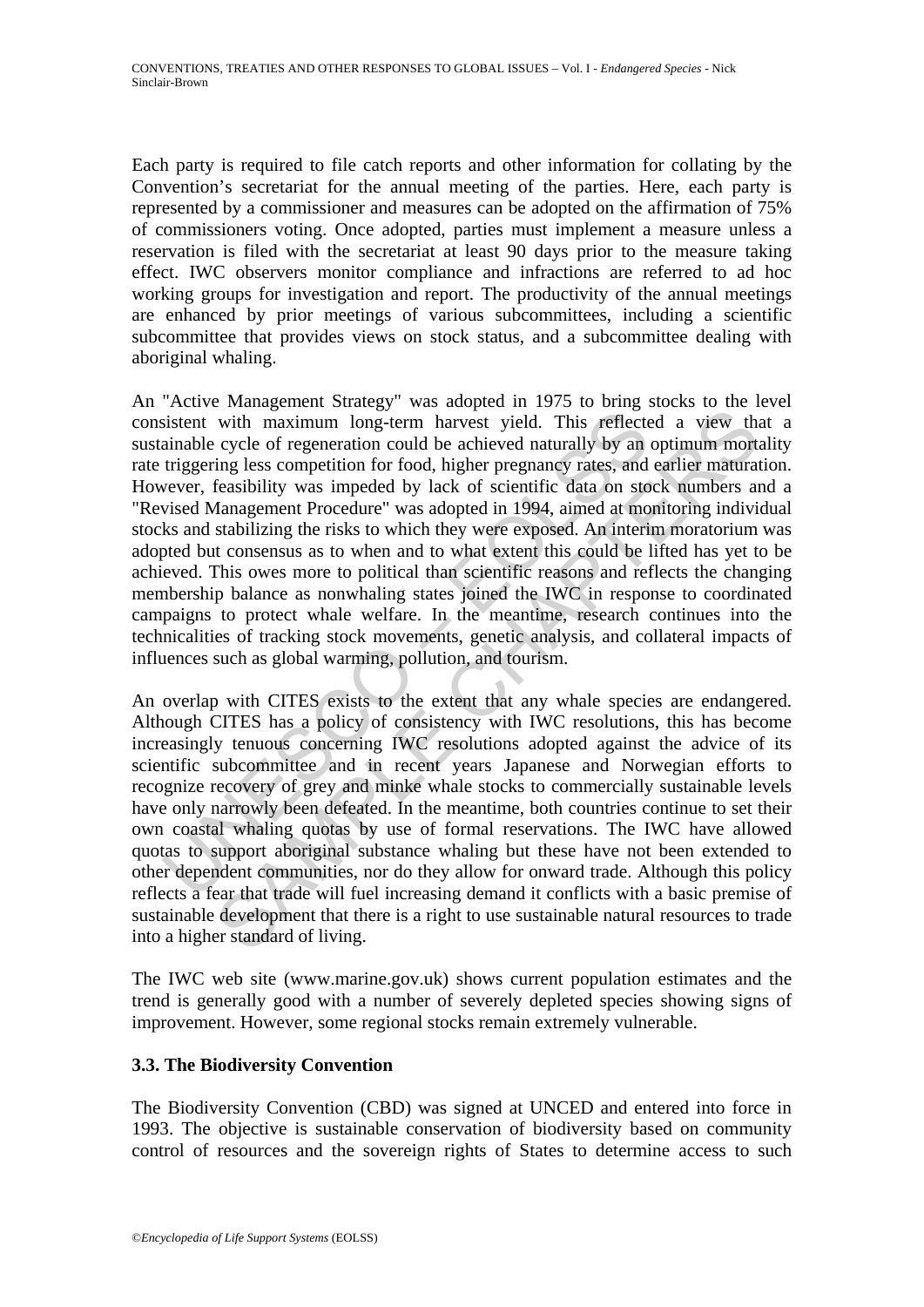resources. It covers the whole range of diversity from genetic resources to species to ecosystems, recognizes the multiplicity of threats endangering species, and places a new emphasis on nationally developed biodiversity strategies and action plans. In implementing the UNCED consensus of integrating human development into environmental protection, the CBD has not only raised the challenge of resolving priorities between the two but also exposed the conflicting claims underlying development. For example, where protected areas have been used for tourist revenue the allocation of benefits between local communities and those involved in the tourist industry can be highly sensitive, particularly where the tourist demand to see wildlife in its "natural" environment has justified the removal of functioning local communities.

### **3.4. Other Conventions**

Final Proposition in the IUCN and gave entity of species and provided for the following illustrate, other conventions focus either on manary stransar Convention (1971), concerning conservation of weilands, then UUCN and ga conventions.<br>
Conventions focus either on management of specificant conventions focus either on management of specifical<br>
convention (1971), concerning conservation of wetlands, maintains a c<br>
p with the IUCN and gave earl As the following illustrate, other conventions focus either on management of specific ecosystems or on the needs of a specific constituency of species. The secretariat of the Ramsar Convention (1971), concerning conservation of wetlands, maintains a close relationship with the IUCN and gave early recognition to "wise use" as a central element of conservation strategy. Here, the aim is to keep the ecosystem in balance by allowing sustainable human exploitation so that it may yield the greatest continuous benefit to present generations while maintaining its potential to meet the needs and aspirations of future generations. Once listed, sites may be kept under wise use but if needed can be moved to protected area status enabling technical assistance. Although of more limited scope, the Convention on Migratory Species (Bonn 1979) has generated a number of species specific accords each with its own secretariat. Although expensive to maintain it is a network of considerable expertise and is viewed by those involved with the CBD as an important ally when it comes to effective implantation strategies.

Joint work plans or cooperative memoranda of understanding are often used coordinate policy concerning specific issues and to harness synergies of expertise and capacity. The UNESCO World Heritage Convention (1972) enables habitats to be listed, access to related funding, and provides a useful model of how such facilitation can be developed.

> TO ACCESS ALL THE **21 PAGES** OF THIS CHAPTER, Visit[: http://www.eolss.net/Eolss-sampleAllChapter.aspx](https://www.eolss.net/ebooklib/sc_cart.aspx?File=E1-44-02-01)

#### **Bibliography**

- - -

Anonymous (2001). The CITES Fort Lauderdale criteria: The uses and limits of science in international conservation decision making. *Harvard Law Review*, **114.2**,1769–1792. [A useful analysis of the problems of applying listing and delisting criteria under CITES.]